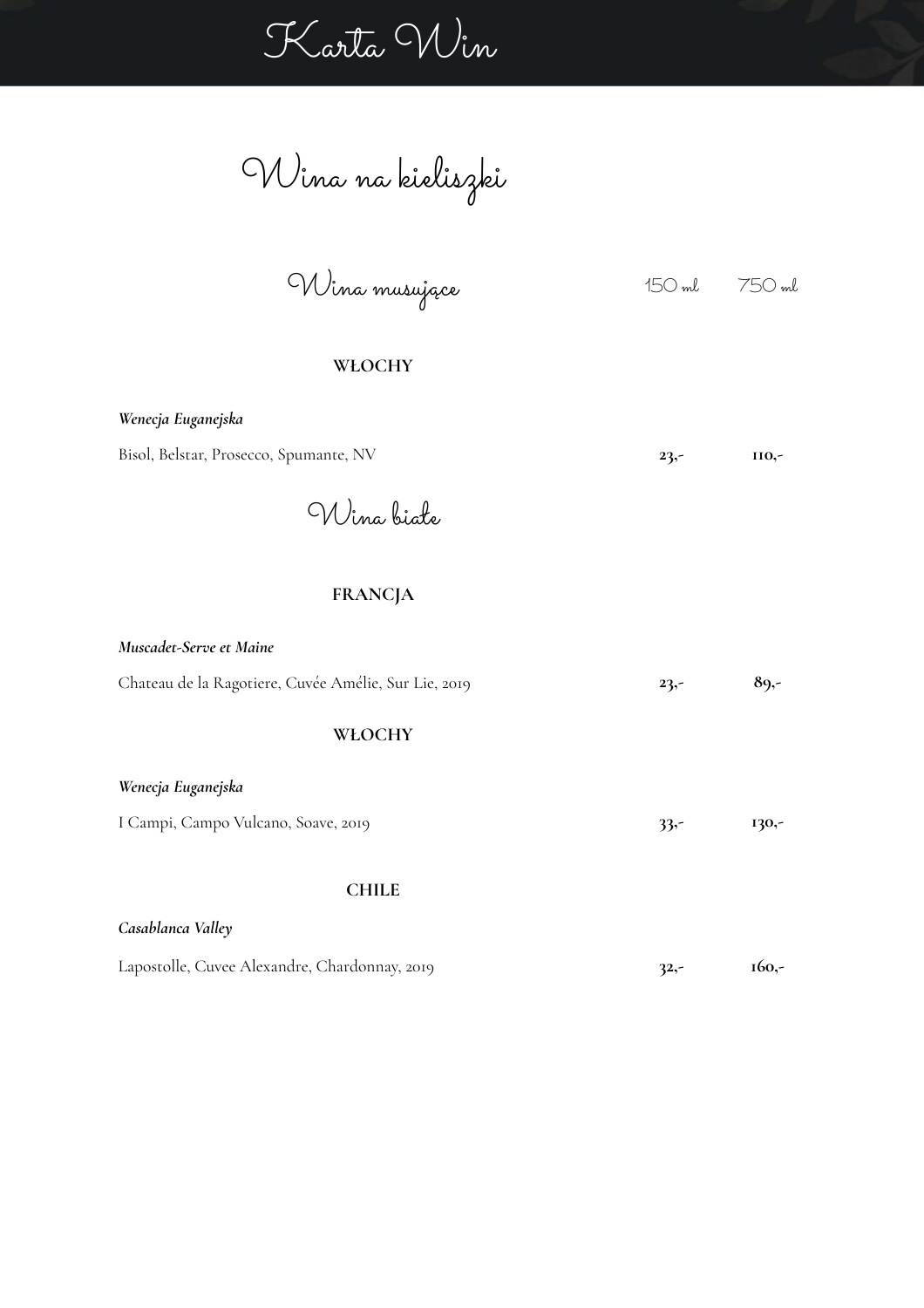Wina pomarańczowe

## **AUSTRIA**

| Burgenland                                                     |         |          |
|----------------------------------------------------------------|---------|----------|
| Wenzel, Wild + Free, Lockvogel, 2020                           | $34 -$  | 170,-    |
| <b>ARGENTYNA</b>                                               |         |          |
| Uco Valley                                                     |         |          |
| Triangle Wines, Salvo Semillon, 2017                           | $26,-$  | $129, -$ |
| <b>AUSTRALIA</b>                                               |         |          |
| Yarra Valley                                                   |         |          |
| Mac Forbes, EB 60, Aromanticism, Riesling/Gewurztraminer, 2020 | $40,-$  | $199, -$ |
| Wina ezerwone                                                  |         |          |
| <b>FRANCJA</b>                                                 |         |          |
| Jura                                                           |         |          |
| Domaine de la Borde, Plous'saperlipopette, 2020                | $48,-$  | $240,-$  |
| Cahors                                                         |         |          |
| Fabien Jouves, Les Acacias, Malbec, 2019                       | $56,-$  | $280,-$  |
| WŁOCHY                                                         |         |          |
| Toskania                                                       |         |          |
| San Polino, Rosso di Montalcino, 2017                          | $48,-$  | $240,-$  |
| <b>GRECJA</b>                                                  |         |          |
| Peloponez                                                      |         |          |
| Tetra-mythos, Mavro Kalavarytino, Natur, 2019                  | $24, -$ | $I2O, -$ |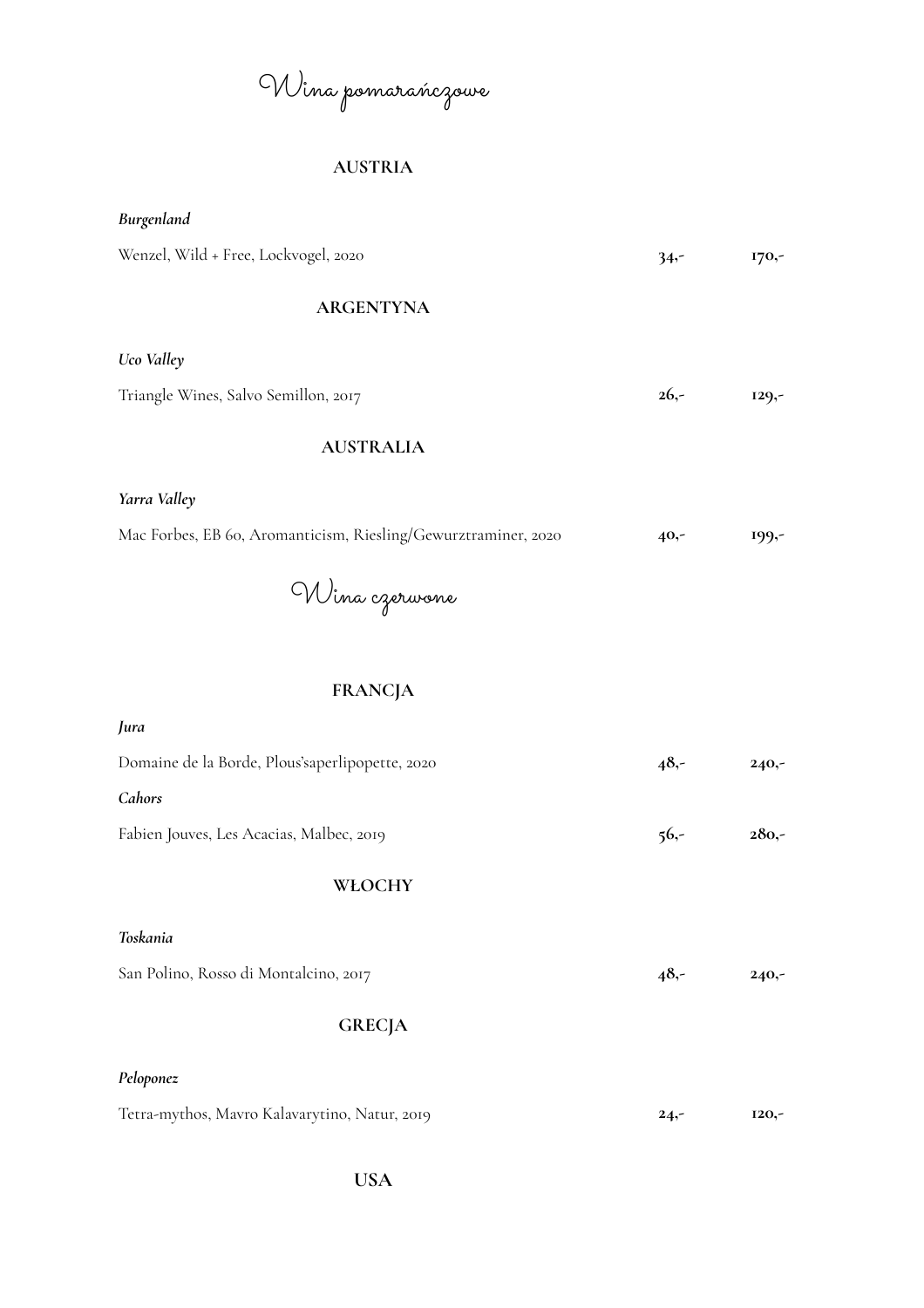#### *Sonoma County*

Cline Cellars, Pinot Noir, 2018 **28,- 140,-**

**RPA**

#### *Stellenbosh*

| Kanonkop, Kadette, Pinotage, 2019 | $26 -$ | <b>130,-</b> |
|-----------------------------------|--------|--------------|
| Wina stodkie                      |        | 70 ml 750 ml |

### **FRANCJA**

| Bordeaux                                              |         |         |
|-------------------------------------------------------|---------|---------|
| Château Rieussec, Carmes De Rieussec, Sauternes, 2016 | $25 -$  | $245 -$ |
| <b>PORTUGALIA</b>                                     |         |         |
| Douro                                                 |         |         |
| Royal Oporto, 20 YO Tawny Porto                       | $40,-$  | $420,-$ |
| WĘGRY                                                 | $70$ ml | 500 ml  |

#### *Tokaji*

Homoky, Forditas, Tokaj-Tallya, 2013 **18,- 120,-**

Wina musujące

750 ml

### **FRANCJA**

| Pierre Gerbais, Grains des Celles, Extra Brut, 2016 | $265 -$ |
|-----------------------------------------------------|---------|
|                                                     |         |
| Bollinger Special Cuvee, NV                         | $324 -$ |

Benoit Marguet, Yuman 15, 1er Cru, Blanc de Blancs, Brut Nature, NV **345,-**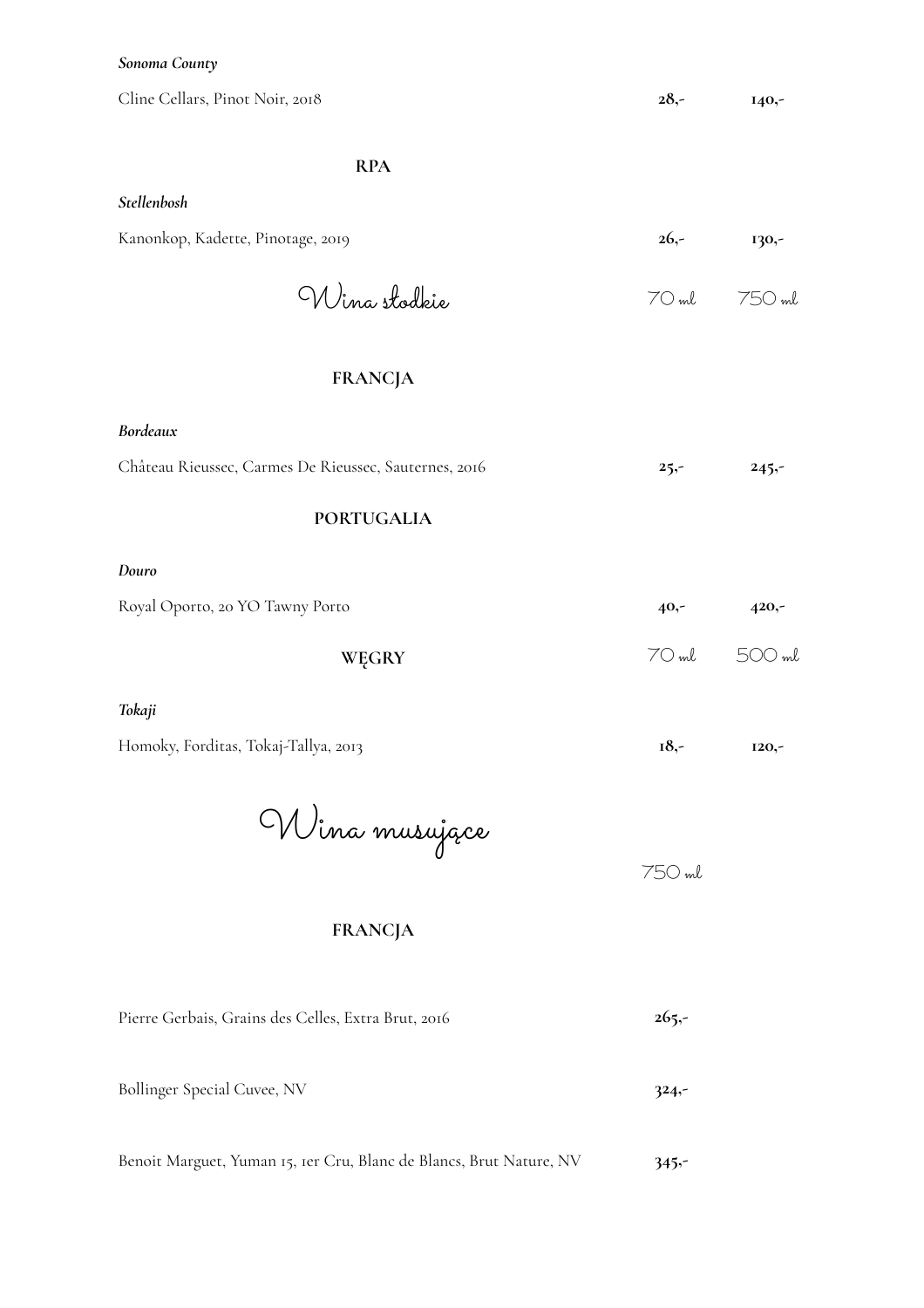| Burgundia                                                      |          |
|----------------------------------------------------------------|----------|
| Bailly Lapierre, Vive-La-Joie Brut, Cremant De Bourgogne, 2013 | $158, -$ |
| Jura                                                           |          |
| Marnes Blanches, Bulle Ton Body, NV                            | $165, -$ |
| WŁOCHY                                                         |          |
| Wenecja Euganejska                                             |          |
| Bisol, Belstar, Prosecco, Spumante, NV                         | 110,-    |
| Bella Glamour, Zero Zero, Alcohol Free, NV                     | $99 -$   |
| <b>HISZPANIA</b>                                               |          |
| Katalonia                                                      |          |
| Mas Xarot, Cava Reserva, NV                                    | 110,-    |
| Mas Xarot, Cava Rosat Reserva, NV                              | II0,-    |
| <b>AUSTRIA</b>                                                 |          |
| Burgenland                                                     |          |
| Pittnauer, Pitt-Nat Rosé, 2019                                 | $145 -$  |
| Dolna Austria                                                  |          |
| Fuchs und Hase, Pet Nat Vol. 3, 2019                           | $160,-$  |
| <b>NIEMCY</b>                                                  |          |
| Hesja Nadreńska                                                |          |
| Vin De Lagamba, Frauen Power, 2020                             | 150,-    |
| Palatynat                                                      |          |
| Frank John, Riesling, Sekt, Brut, 36, 2017                     | $222,-$  |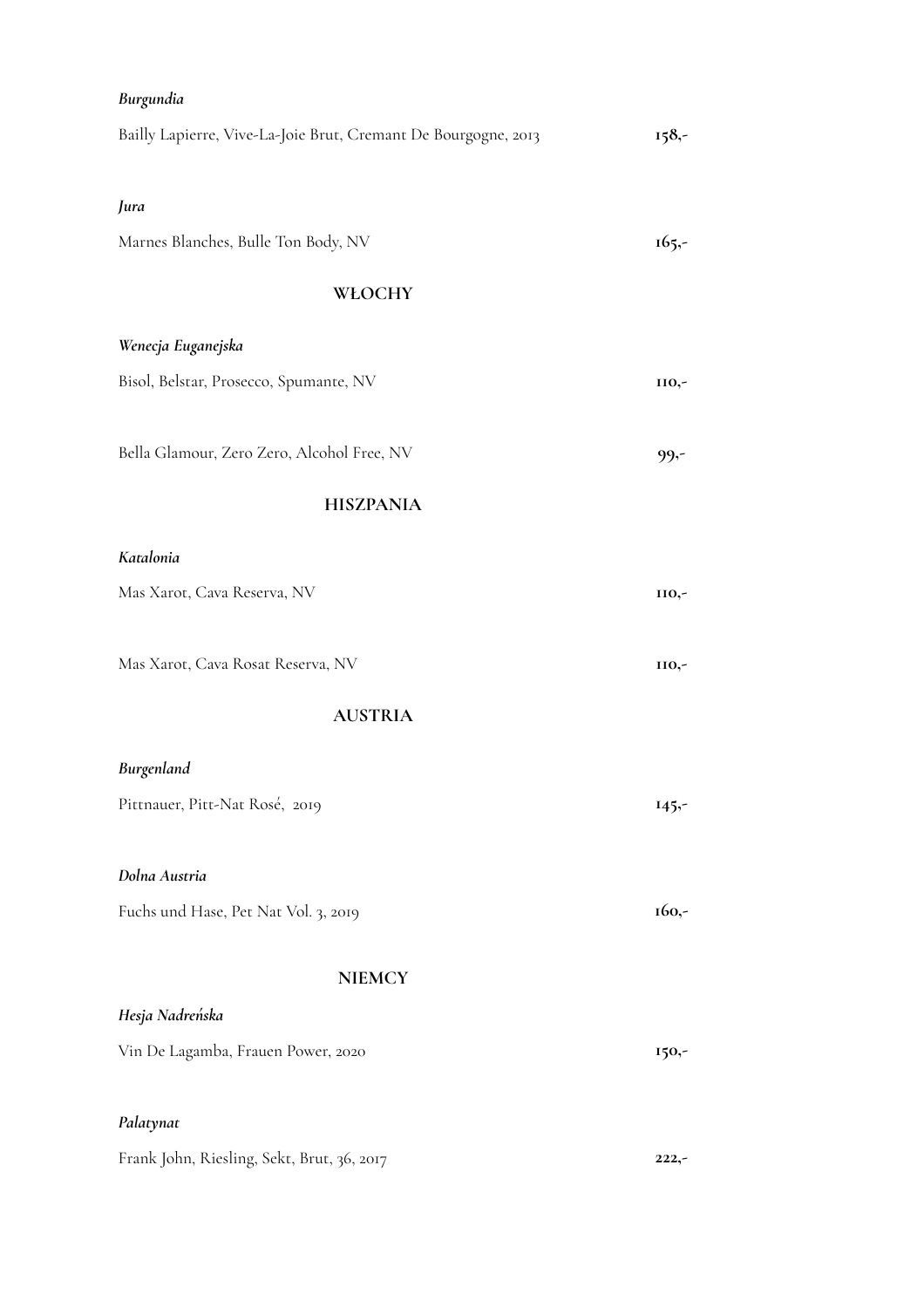Wina Białe

750 ml

# **FRANCJA**

| Burgundia                                                    |         |
|--------------------------------------------------------------|---------|
| Domaine Christaian Moreu, Chablis, 2020                      | 160,-   |
| Domaine Fanny Sabre, Bourgogne Aligote, 2018                 | 150,-   |
| Jura                                                         |         |
| Marnes Blanches, En Quatre Vins, Chardonnay, 2018            | $195 -$ |
| Dolina Loary                                                 |         |
| Claude Riffault, Sancerre, 2019                              | 190,-   |
| Muscadet-Serve et Maine                                      |         |
| Chateau de la Ragotiere, Cuvée Amélie, Sur Lie, 2019         | $89, -$ |
| Langwedocja                                                  |         |
| Domaine des Lauriers, Le Bon Cote Blanc, 2019                | $9I,-$  |
| Dolina Rodanu                                                |         |
| Chapoutier, Prestige, Chante Alouette, Blanc Hermitage, 2017 | $340 -$ |
| Prowansja                                                    |         |
| Château de Roquefort, Petit Salé de Villeneuve, 2020         | $I20,-$ |
| WŁOCHY                                                       |         |
| Wenecja Euganejska                                           |         |

Allegrini, Corte Giara, Pinot Grigio, 2020 **105,-**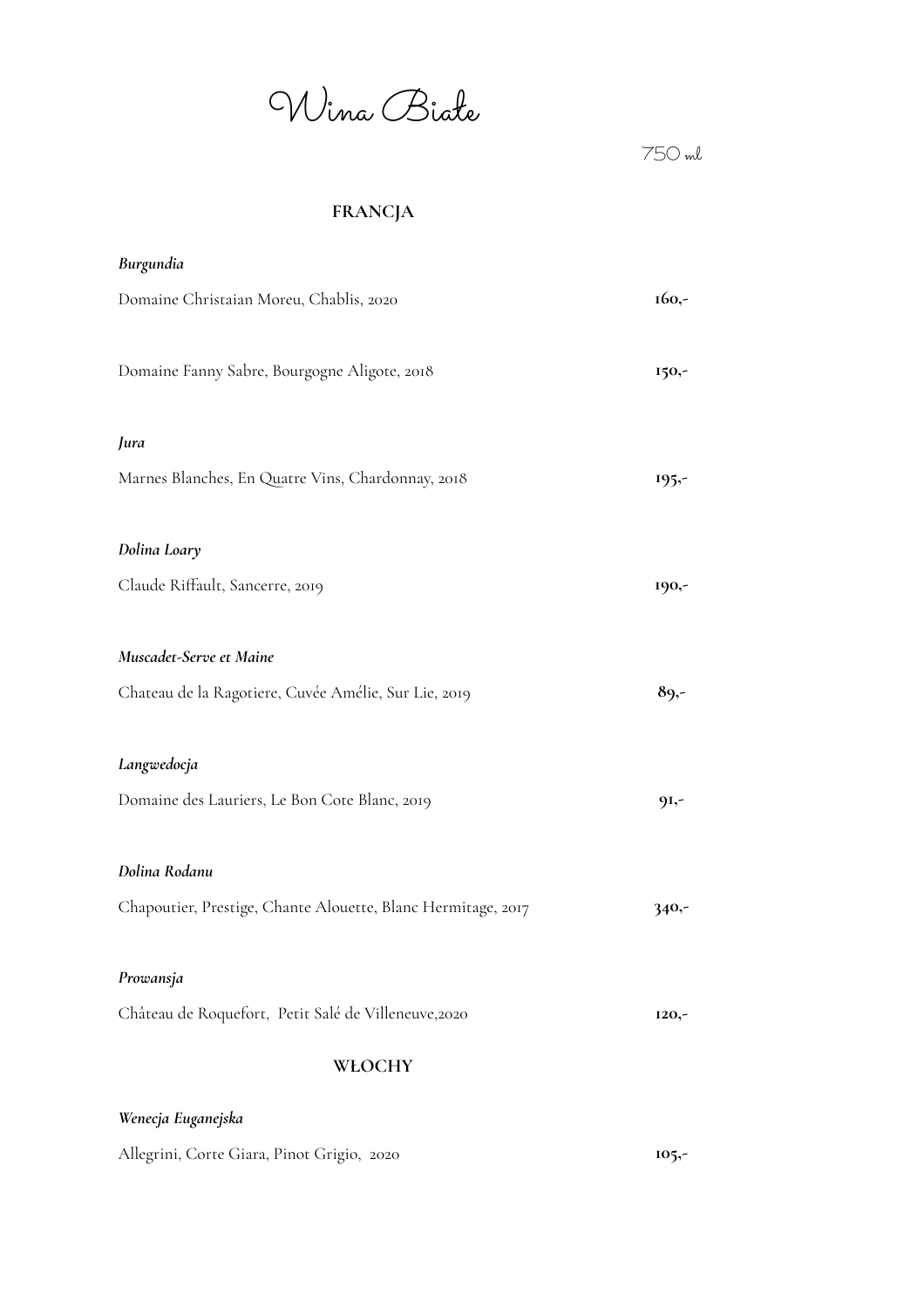| I Campi, Campo Vulcano, Soave, 2019                                      | 130,-    |
|--------------------------------------------------------------------------|----------|
| Górna Adyga                                                              |          |
| Castelfeder, Pinot Grigio "15",2020                                      | $125, -$ |
| Kellerai Cantina Terlan, Winkl, Sauvignon Blanc, 2020                    | $148, -$ |
| Sycylia                                                                  |          |
| Ciello Bianco, Terre Siciliane, Catarratto, 2020                         | $85 -$   |
| DonnaFugata, La Fuga, Chardonnay, 2020                                   | 120,-    |
| <b>AUSTRIA</b>                                                           |          |
| Kamptal                                                                  |          |
| Jurtschitsch, Terrassen, Grüner Veltliner, 2020                          | $II5, -$ |
| <b>NIEMCY</b>                                                            |          |
| Mosel                                                                    |          |
| Dr. Loosen, Riesling, Feinherb, 2020                                     | 105,7    |
| Markus Molitor, Haus Klosterberg, Riesling, Qualitätswein, Trocken, 2018 | $135 -$  |
| Hesja Nadreńska                                                          |          |
| Marto Weiss, 2019                                                        | $147 -$  |
| Frank John, Riesling, Buntsandstein, 2017                                |          |
| Frank John, Riesling, Buntsandstein, 2018                                | 180,-    |
| WĘGRY                                                                    |          |
| Tokaji                                                                   |          |
| Petrény, Chardonnay Battonage, 2012                                      | 100,-    |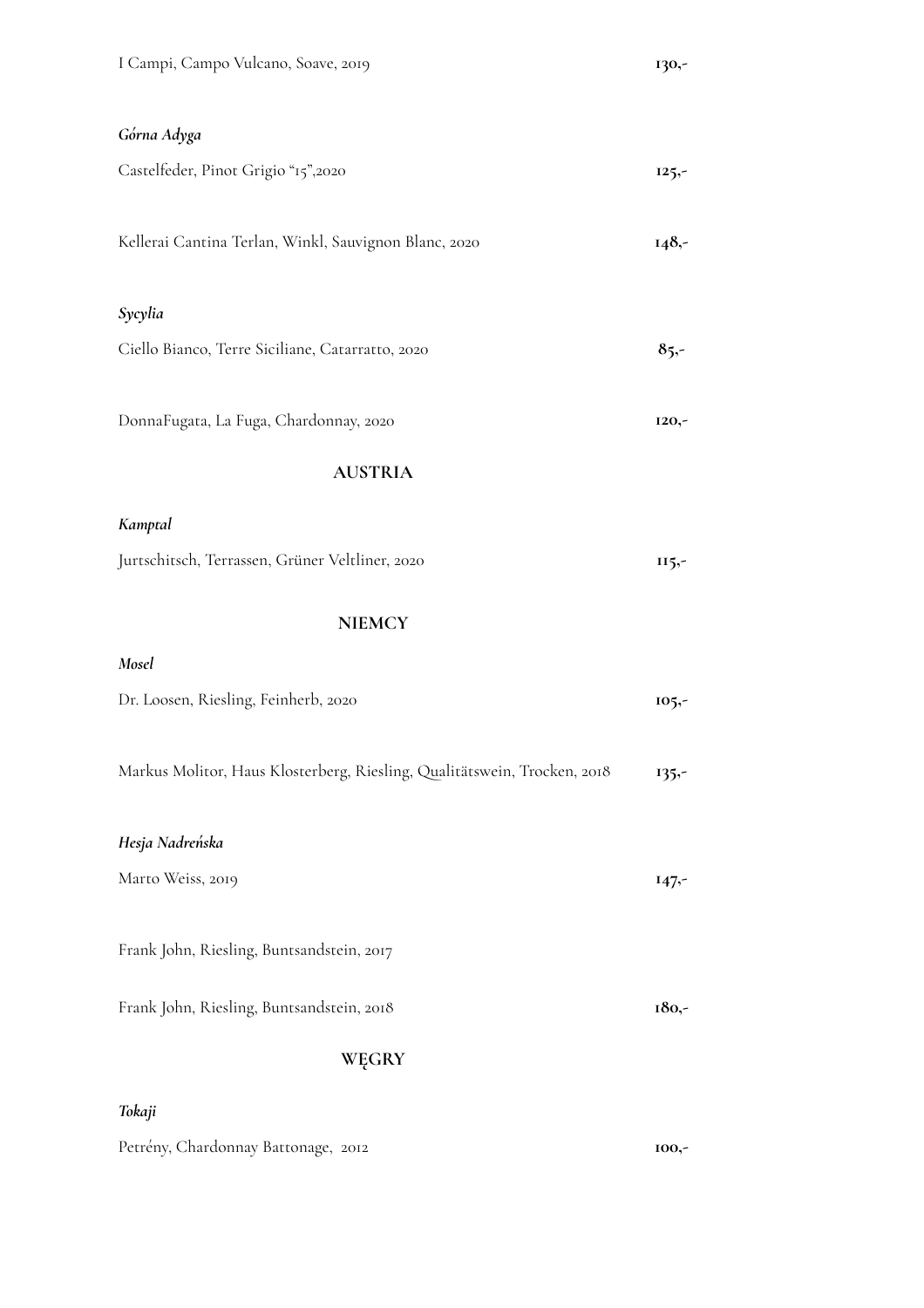### *Badascony*

*Kakheti*

Bencze,Virgo, Pinot Noir, 2014 **108,-**

# **GRUZJA**

| Guramishvili's Marani, Saguramo, 2018             | $99 -$   |
|---------------------------------------------------|----------|
| <b>HISZPANIA</b>                                  |          |
| Rías Baixas                                       |          |
| Forjas del Salnes, Toralla, Albariño, 2019        | $II5,-$  |
| Ríoja                                             |          |
| Sierra Cantabria, Organza, 2018                   | 180,-    |
| Castilla-La Mancha                                |          |
| Florium, Sauvignon Blanc, Free Alcohol, NV        | $105, -$ |
| Valdejalón VT                                     |          |
| Frontonio, Microcósmico, Macabeo, 2018            | $105, -$ |
| <b>PORTUGALIA</b>                                 |          |
| Vinho Verde                                       |          |
| Anselmo Mendes, Muros Antigos, Escolha, 2018      | $80,-$   |
| Sapatiero, Alvarinho, 2019                        | 99,-     |
| Bairrada                                          |          |
| Luis Pato, Maria Gomes, Branco, 2018              | $85 -$   |
| Filipa Pato & William Wouters, Bical-Arinto, 2019 | $99 -$   |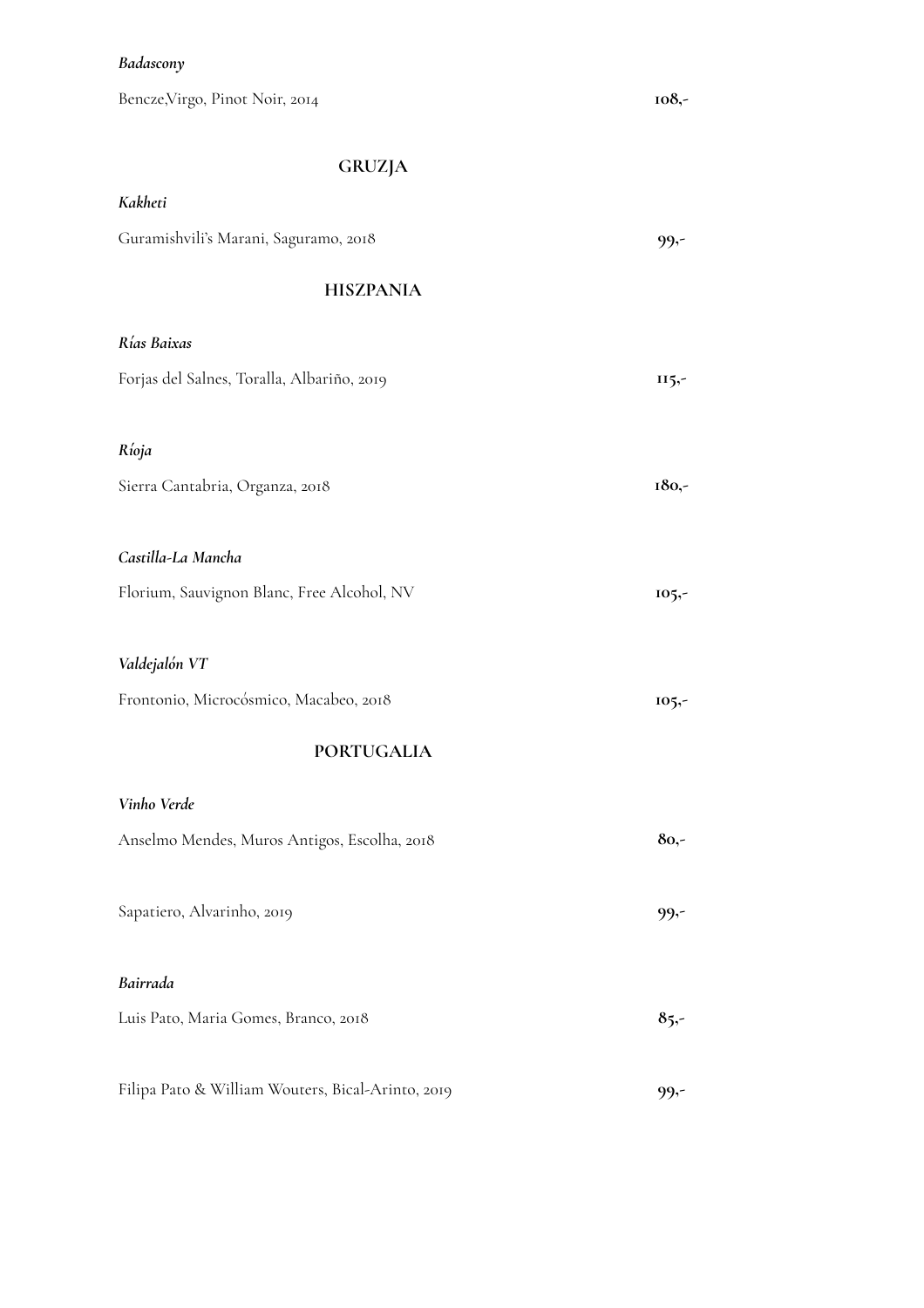# **GRECJA**

| Peloponez                                     |          |
|-----------------------------------------------|----------|
| Tetra-mythos, Muscat Blanc Sec Natur, 2018    | $149, -$ |
| <b>USA</b>                                    |          |
| Napa Valley                                   |          |
| Robert Mondavi, Fume Blanc, 2018              | $183, -$ |
|                                               |          |
| Santa Barbara County                          |          |
| Paul Lato, Matinee, Chardonnay, 2015          | $244, -$ |
| <b>AUSTRALIA</b>                              |          |
| Clare Valley                                  |          |
| Two Hands, The Wolf, Riesling, 2019           | $167 -$  |
|                                               |          |
| Adelaide Hills                                |          |
| Gentle Folk Village, Chardonnay, 2020         | $205 -$  |
| Strathbogie Ranges                            |          |
| Mac Forbes, Spring Riesling, 2019             |          |
|                                               | 150,-    |
| <b>NOWA ZELANDIA</b>                          |          |
| Marlborough                                   |          |
| Hunky Dory, Sauvignon Blanc, 2020             | $135 -$  |
| <b>CHILE</b>                                  |          |
| Casablanca Valley                             |          |
| Lapostolle, Cuvee Alexandre, Chardonnay, 2019 | $160, -$ |
|                                               |          |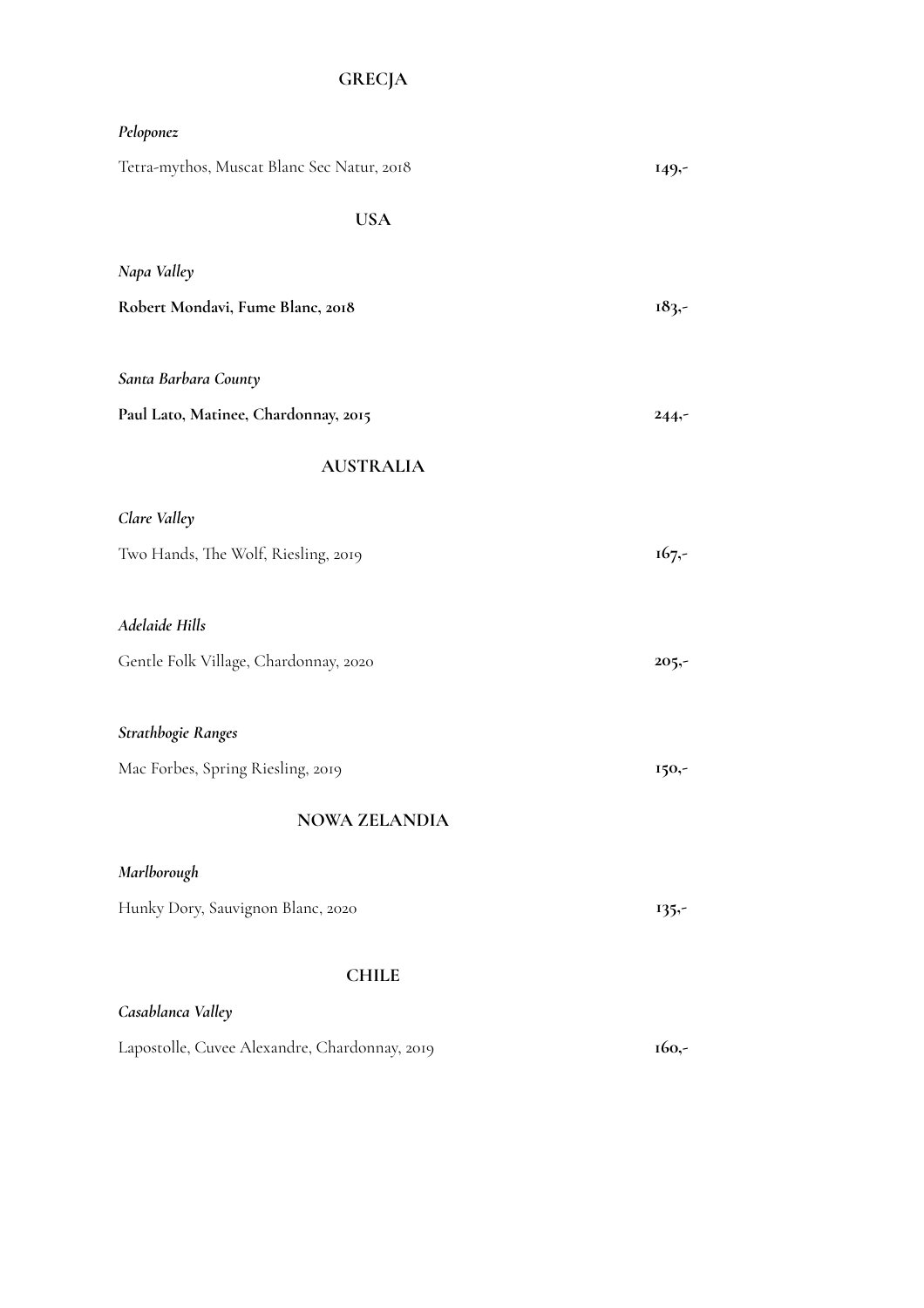Wina pomarańczowe

750 ml

# **FRANCJA**

| Południowy-zachód                                              |          |
|----------------------------------------------------------------|----------|
| Fabien Jouves, Skin Contact, 2019                              | 150,-    |
| WŁOCHY                                                         |          |
| Sycylia                                                        |          |
| Baglio Antico Bianco, Catarratto, 2020                         | $125, -$ |
| <b>AUSTRIA</b>                                                 |          |
| Kamptal                                                        |          |
| Jurtschitsch, Belle Naturelle, Grüner Veltliner, 2019          | 140,-    |
| Burgenland                                                     |          |
| Pittnauer, Perfect Day 2019                                    | $167 -$  |
| Wenzel, Wild + Free, Lockvogel, 2020                           | 170,-    |
| <b>ARGENTYNA</b>                                               |          |
| Uco Valley                                                     |          |
| Triangle Wines, Salvo Semillon, 2017                           | $129, -$ |
| <b>AUSTRALIA</b>                                               |          |
| Yarra Valley                                                   |          |
| Mac Forbes, EB 60, Aromanticism, Riesling/Gewurztraminer, 2020 | $199, -$ |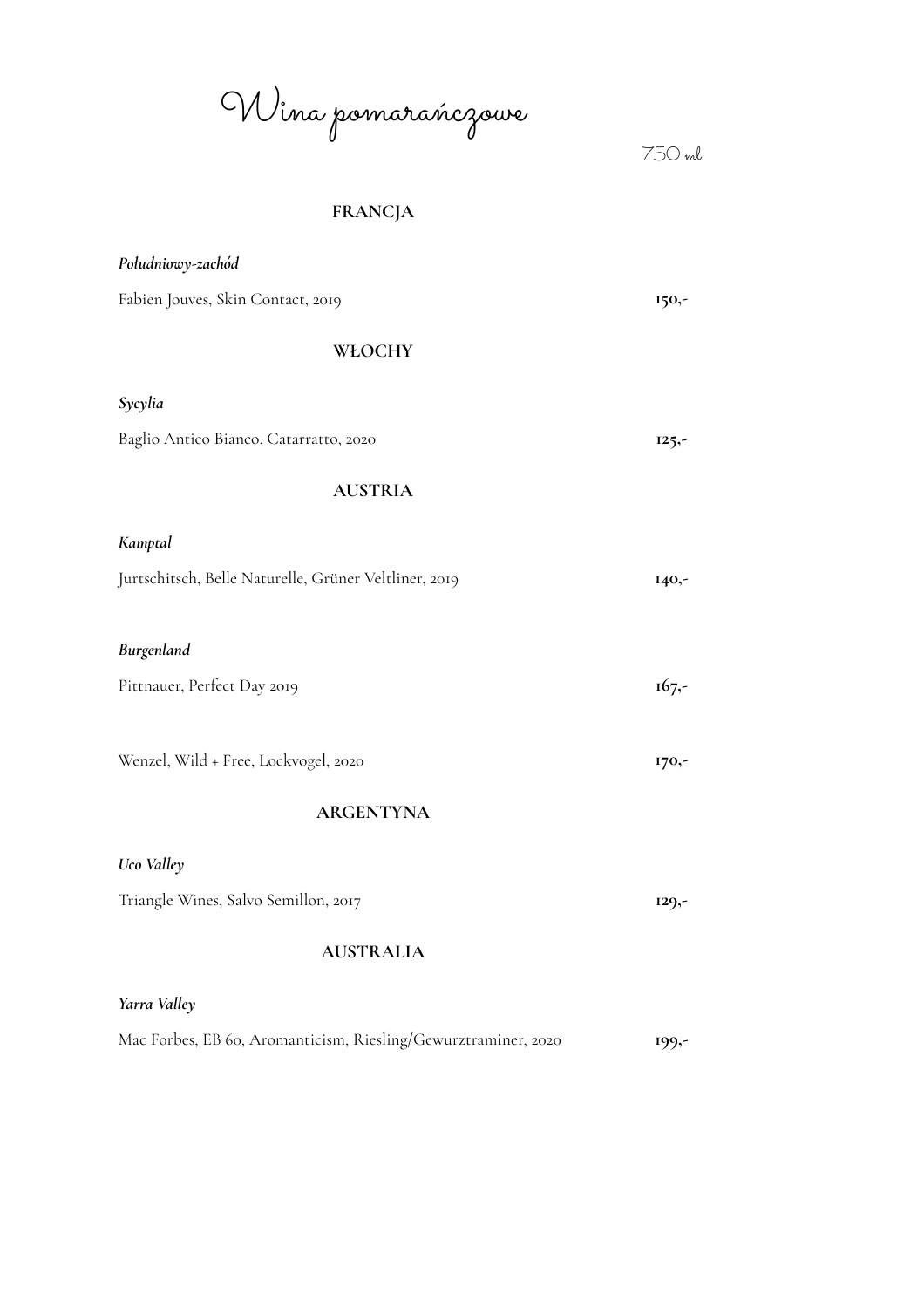Wina czerwone 750 ml

## **FRANCJA**

| Burgundia                                                             |          |
|-----------------------------------------------------------------------|----------|
| Bouchard Aine & Fils 'Heritage du Conseiller' Pinot Noir 2020         | $85 -$   |
| Domain Lucien Boillot & Fils, Gevrey - Chambertin, 2019               | $315 -$  |
| Domain Lucien Boillot & Fils, Pommard, 2019                           | $328 -$  |
| François De Nicolay, Cuvee Des Beaux Jours, Beaujolais-Villages, 2019 | 130,-    |
| Jura                                                                  |          |
| Domaine de la Borde, Plous'saperlipopette, 2020                       | $240,-$  |
| Bordeaux                                                              |          |
| Brio de Cantenac Brown, Margaux, 2016                                 | 380,-    |
| Château Brane Cantenac, Margaux, Grand Cru Classe, 2015               | $680 -$  |
| Château Palmer, Alter Ego, Margaux, 2015                              | $840 -$  |
| Cahors                                                                |          |
| Fabien Jouves, Les Acacias, Malbec, 2019                              | $280,-$  |
| Dolina Rodanu                                                         |          |
| Chapoutier, Tradition, Belleruche, Cotes du Rohne, 2019               | 99,-     |
| Chapoutier, Tradition, Petite Rouche, Rouge, Crozes Hermitage, 2018   | $I40, -$ |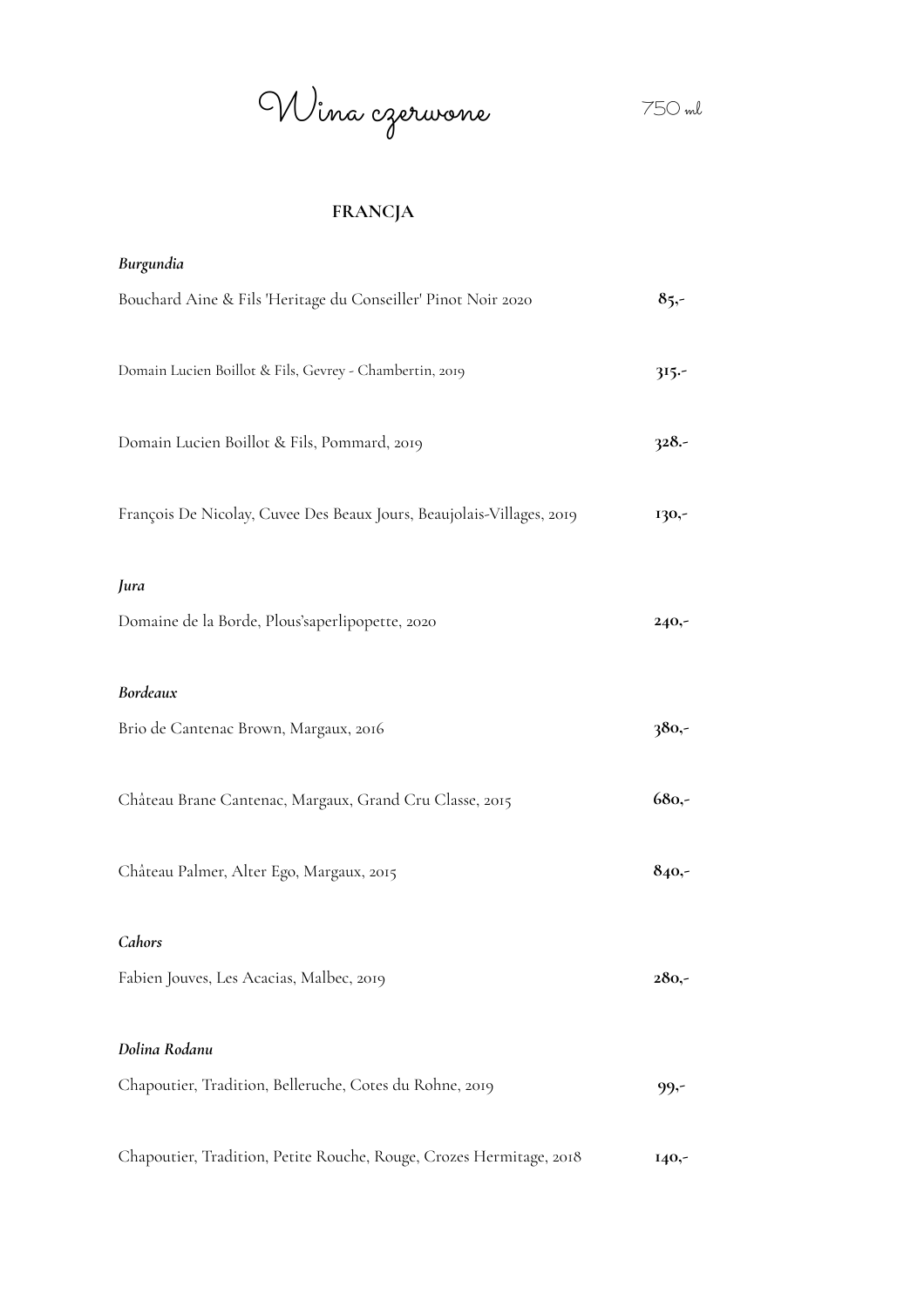## **WŁOCHY**

| Piemont                                                 |          |
|---------------------------------------------------------|----------|
| Gianni Gagliardo, Madama, Barbera D'Alba, 2016          | $146, -$ |
| Pio Cesare, Barolo, 2016                                | 390,-    |
| Gaja, Dagromis, Barolo, 2017                            | $429, -$ |
| Lombardia                                               |          |
| Barbacan, Valtellina Superiore, Valgella, Jazpemi, 2018 | 290,-    |
| Wenecja Euganejska                                      |          |
| Vigneto Due Santi, Zonta, 2016                          | II2,-    |
| Dal Cero Family, Valpolicella, 2017                     | II2,-    |
| Dal Cero Family, Valpolicella Ripasso, 2017             | $I4I,-$  |
| Dal Cero, Amarone della Valpolicella, 2015              | $256, -$ |
| Toskania                                                |          |
| Monte Antico, Toscana IGT, Rosso, 2014                  | $I2I,-$  |
| Castello Di Volpaia, Chianti Classico, 2016             | $137 -$  |
| Santa Lucia, Presidio, Maremma Toscana, 2016            | 230,-    |
| San Polino, Rosso di Montalcino, 2017                   | $240,-$  |
| Puglia                                                  |          |

Luccarelli, Campo Marina, Primitivo di Manduria, 2019 **125,-**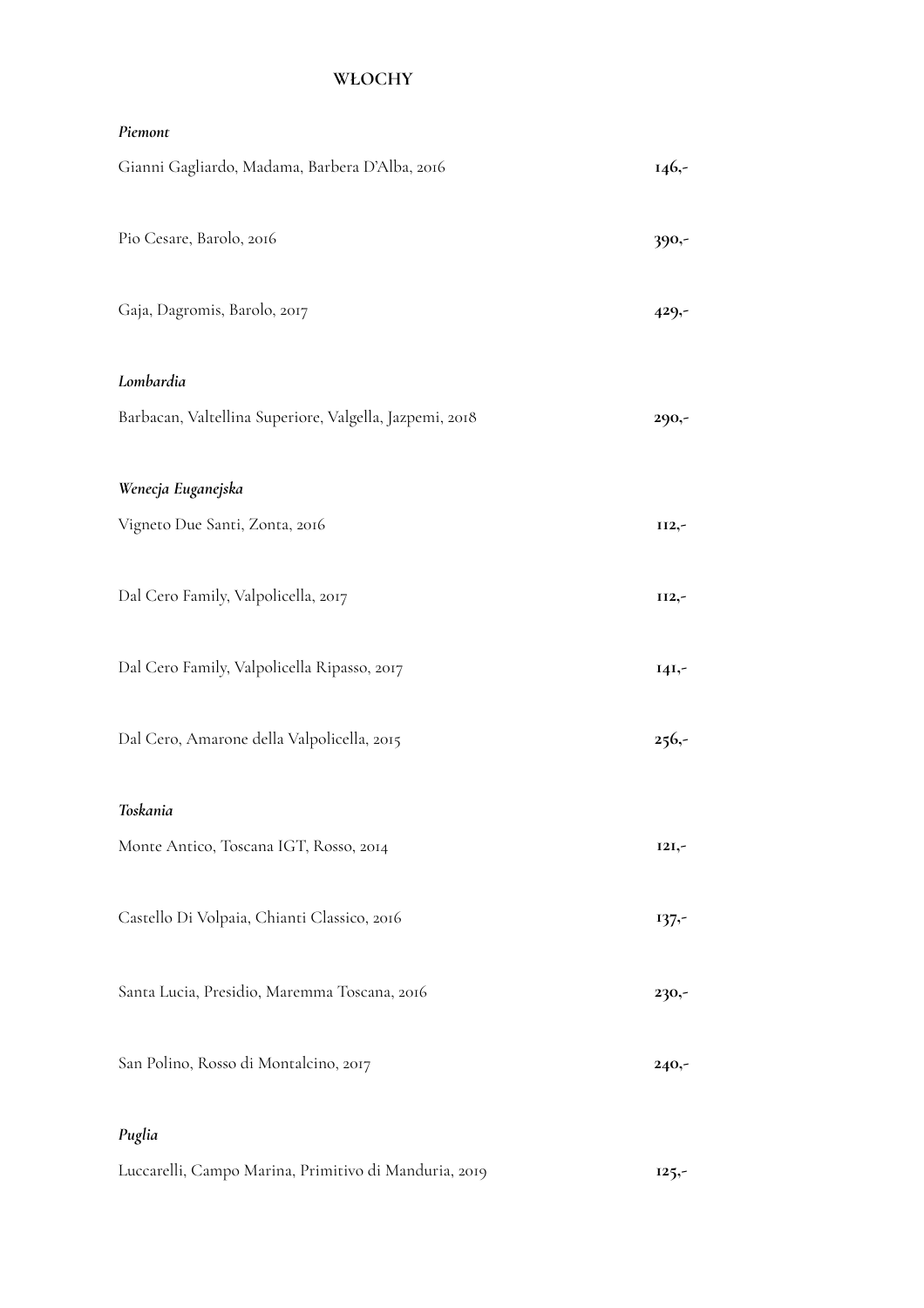### **AUSTRIA**

| Eisenberg                                         |          |
|---------------------------------------------------|----------|
| Groszer, Wein Die Rote Küvee, 2015                | 109,-    |
| <b>POLSKA</b>                                     |          |
| Małopolska                                        |          |
| Winnica Srebrna Góra, Cabernet Cortis, 2018       | $125, -$ |
| <b>GRUZJA</b>                                     |          |
| Kartli                                            |          |
| Guramishvili's Marani, Shavkapito, 2019           | $99 -$   |
| <b>HISZPANIA</b>                                  |          |
| Castilla y León                                   |          |
| Península, Vino de Montaña, 2017                  | $86 -$   |
|                                                   |          |
| <b>Bierzo</b>                                     |          |
| Pizarras de Otero, Mencia, 2019                   | $89,-$   |
|                                                   |          |
| Rioja                                             |          |
| Sierra Cantabria, Reserva, 2014                   | 180,-    |
|                                                   |          |
| R. López De Heredia, Viña Tondonia, Reserva, 2009 | $320,-$  |
|                                                   |          |
| Ribera del Duero                                  |          |
| Arzuaga Navarro, La Planta, 2018                  | 103,-    |
| Priorat                                           |          |
| Embruix de Vall Llach, 2019                       | $173 -$  |
| Valencia                                          |          |
|                                                   |          |
| Bruno Murciano, L'Alegria, 2019                   | 110,-    |
| Neleman, Just Fucking Good Wine, Marselan, 2018   | 110,-    |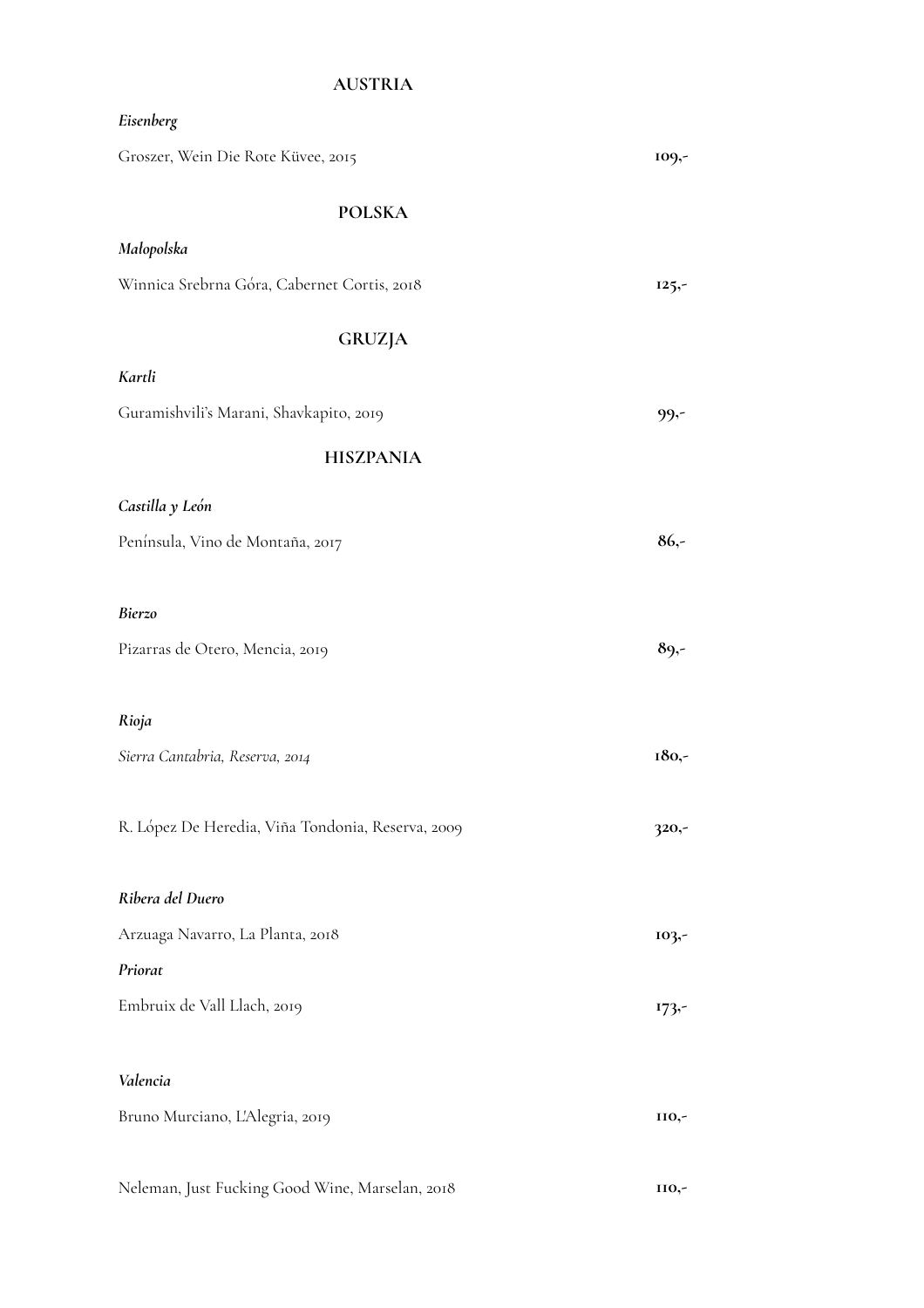## **PORTUGALIA**

| Dão                                               |          |
|---------------------------------------------------|----------|
| António Madeira, Colheita Tinto, 2017             | $135 -$  |
| Alantejo                                          |          |
| Carlos Reynolds, Tinto, 2018                      | $99 -$   |
| <b>GRECJA</b>                                     |          |
| Peloponez                                         |          |
| Tetra-mythos, Mavro Kalavarytino, Natur, 2019     | $I20, -$ |
| <b>URUGWAJ</b>                                    |          |
| Progress                                          |          |
| Pisano, Cisplatino, Tannat, Small Reserve, 2018   | $83 -$   |
| <b>USA</b>                                        |          |
| Sonoma Coast                                      |          |
| Kutch, Pinot Noir, 2016                           | $300 -$  |
| Santa Barbara County                              |          |
| Paul Lato, Matinee, Pinot Noir, 2017              | $308 -$  |
| Santa Cruz Mountains                              |          |
| Ridge Vineyards, Estate, Cabernet Sauvignon, 2016 | $380 -$  |
| Sonoma County                                     |          |
| Cline Cellars, Pinot Noir, 2018                   | $I40,-$  |
| Ridge Vineyards, Geyserville, 2016                | $320,-$  |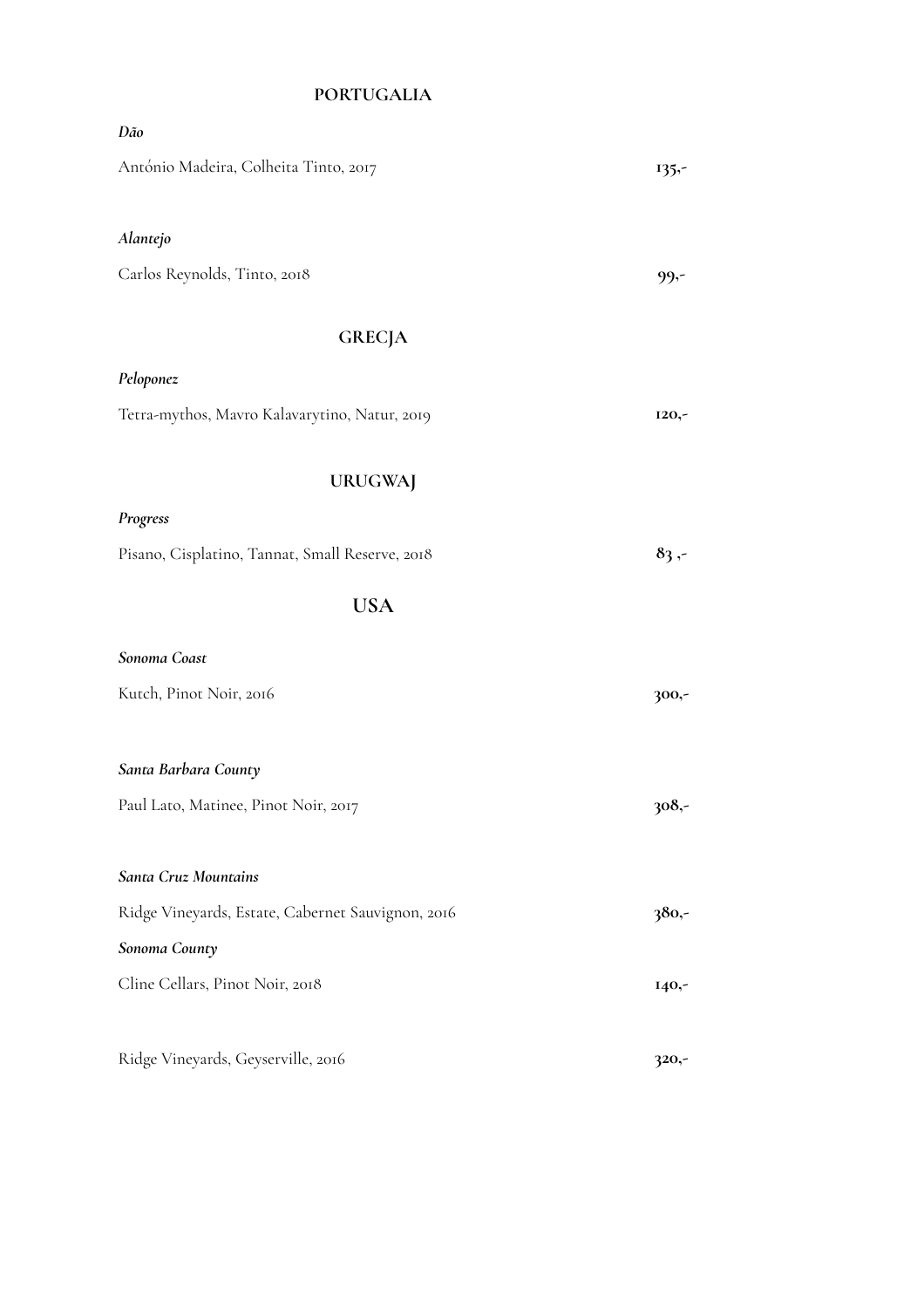# **ARGENTYNA**

| Mendoza                                            |          |
|----------------------------------------------------|----------|
| Bodegas Catena Zapata, Malbec, 2017                | $123,-$  |
| <b>RPA</b>                                         |          |
| Western Cape                                       |          |
| Cederberg, Cabernet Sauvignon, 2018                | 198,-    |
| Stellenbosh                                        |          |
| Kanonkop, Kadette, Pinotage, 2019                  | 130,-    |
| <b>AUSTRALIA</b>                                   |          |
| Riverina                                           |          |
| Calabria Family Wines, Whistling Duck Shiraz, 2018 | $75 -$   |
| Kingston Estate Winery, Ozzi, Shiraz, 2018         | $75 -$   |
| Calabria Family Wines, Three Bridges, Durif, 2018  | $145 -$  |
| <b>Macedon Ranges</b>                              |          |
| Cobaw Ridge, L'Altra, Syrah, 2017                  | $199,-$  |
| Barossa Valley                                     |          |
| Two Hands, Holy Grail, Shiraz, 2017                | 390,-    |
| Adelaide Hills                                     |          |
| Gentle Folk Village, Pinot Noir, 2020              | $205, -$ |
| <b>NOWA ZELANDIA</b>                               |          |
| Canterbury                                         |          |

| The Hermit Ram, Zealandia, Pinot Noir, 2019 | 199,- |
|---------------------------------------------|-------|
|---------------------------------------------|-------|